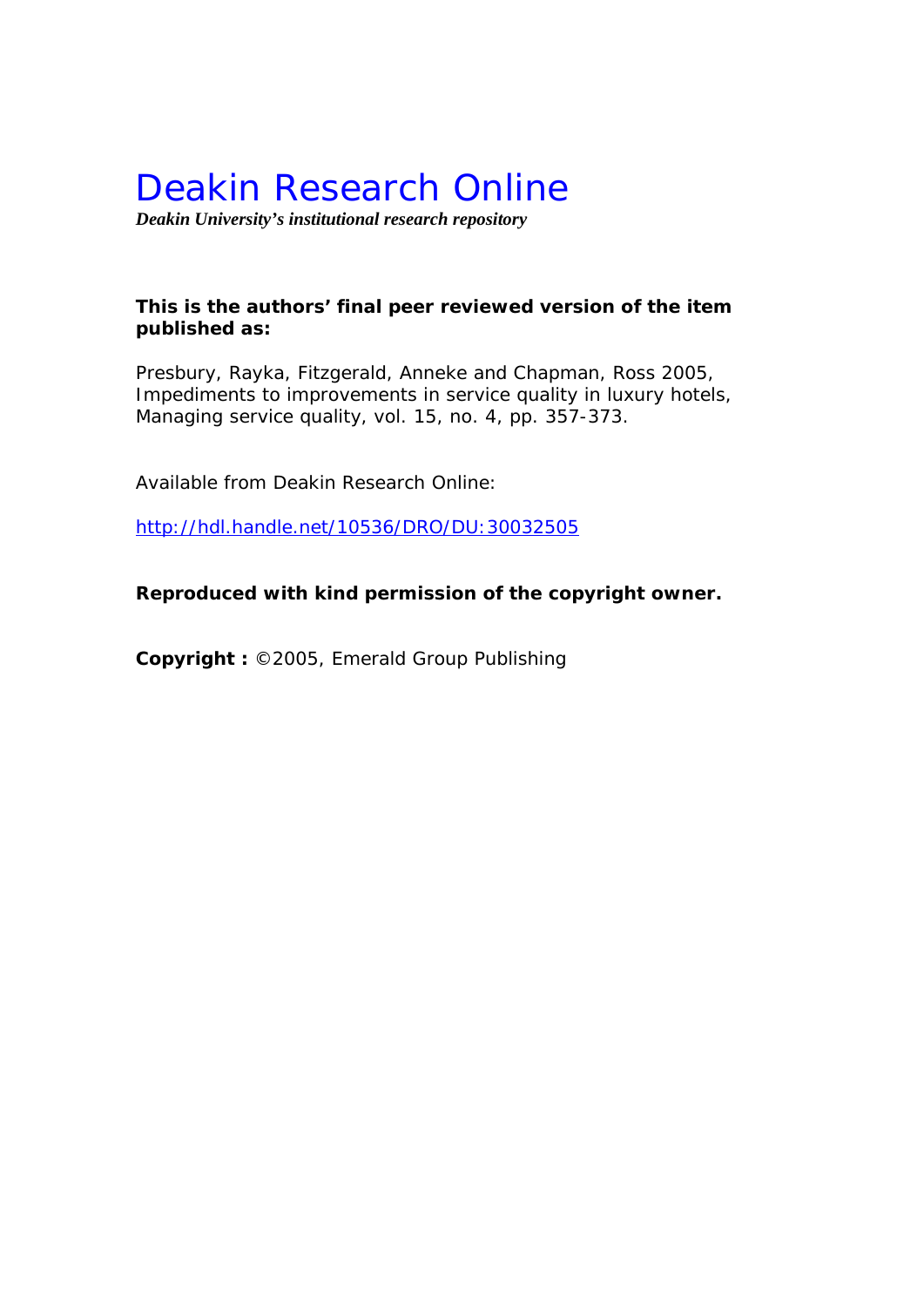# **Impediments to improvements in service quality in luxury hotels**

**Rayka Presbury,** *Innovation and Cont. Improvement Technologies (InCITe) Research Group, College of Law and Business, School of Management, UWS Campbelltown Campus, University of Western Sydney, Penrith South, Australia*

**Anneke Fitzgerald,** *Innovation and Cont. Improvement Technologies (InCITe) Research Group, College of Law and Business, School of Management, UWS Campbelltown Campus, University of Western Sydney, Penrith South, Australia*

**Ross Chapman,** *Innovation and Cont. Improvement Technologies (InCITe) Research Group, College of Law and Business, School of Management, UWS Campbelltown Campus, University of Western Sydney, Penrith South, Australia*

**Purpose** – The purpose of this article is to identify the key factors that impede service quality delivery in the context of luxury hotels (four- and five-star properties) in Sydney, Australia.

**Design/methodology/approach** – The empirical dataset for this qualitative study was collected through 22 individual semi-structured interviews with senior hotel managers of ten luxury hotels in Sydney, Australia. The technique used for analysing the data was progressive comparative analysis, after which constant comparative methodology was applied. The key themes emerging from these techniques have been categorised to form conclusions.

**Findings** – Analysis of the data revealed a number of impediments to developing and maintaining distinguishable, superior service. These impediments fell into four broad areas: Budget constraints, Staff attitude, Lack of mentoring and High customer expectations.

**Research limitations/implications** – The limitations with the current study are primarily related to the scope of the research in terms of the number of hotel properties participating, and the fact that it incorporates the views of managers only. Furthermore, the focus of this study was on the hotel sector, and thus the findings cannot be accepted as being necessarily relevant and applicable to services across the tourism/hospitality industry as a whole. Future research needs to be conducted to incorporate the views of all stakeholders in service quality, including non-management staff and customers.

**Originality/value** – The findings of this research can inform hotel sector researchers and practitioners of identified impediments to service quality, whether current strategies are addressing these impediments and, if not, how strategies may be modified to address to achieve this.

Service quality; Hotels; Competitive advantage; Tourism; Hospitality services; Australia.

# **Introduction**

Hotels provide facilities for the transaction of business, for meetings and conferences, and for recreation and entertainment. According to Middleton and Clarke (1999), accommodation plays a functional role by providing the facilities that make travel convenient and comfortable. In his conceptual model of the tourism market system, Hall (1995) regarded accommodation as one of the more critical components on the demand side – because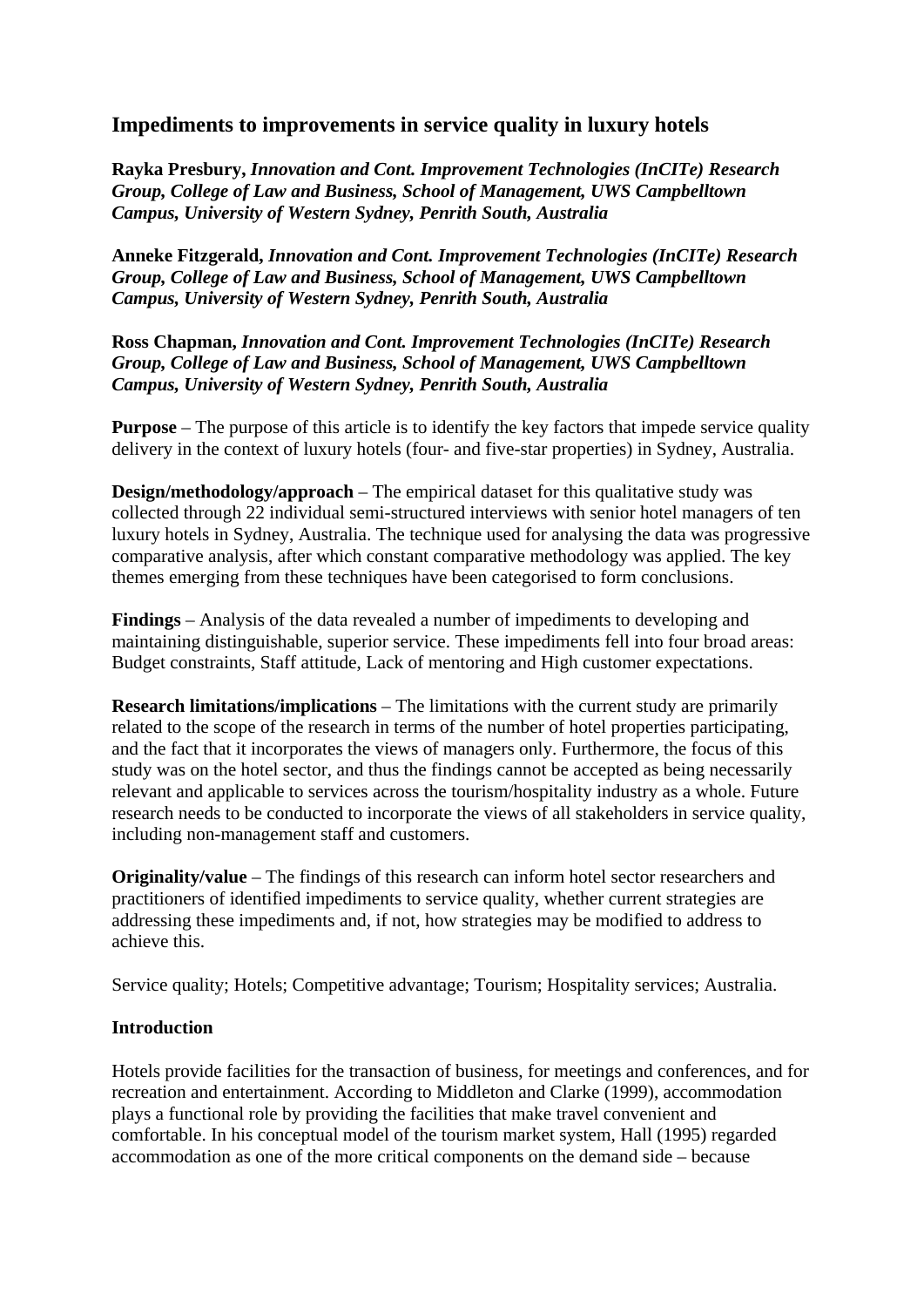accommodation has a major influence on the type of visitors who come to a destination. Similarly, Young (1973, p. 15) observed:

Accommodation more than any other component, will influence the sort of industry a destination will develop.

In addition, hotels make a vital contribution to overall visitor satisfaction at a particular destination. As Cooper *et al.* (1996) suggested, accommodation provides an essential support service to satisfy the wider motivation that brought the visitor to the destination. Hotels must therefore ensure that they provide the kind of service that will satisfy current customers and motivate new customers.

Luxury hotels have traditionally provided superior facilities and services. However, over the past decade, consumers have increasingly demanded greater value for money, accompanied with demands for higher levels of service and facilities. This has forced operators, particularly those in the luxury category, to become increasingly similar to each other in terms of the facilities they offer.

In Sydney, Australia, luxury hotel operators have the added challenge of an increasing supply of accommodation. The number of luxury hotel properties has increased from 25 in 1990 to 61 in 2000 (*Colliers International Hotels Investment Quarterly*, 2001). Although occupancies have remained steady, and although the Sydney Olympics in 2000 temporarily boosted demand, hoteliers remain concerned that the supply of accommodation will make it difficult to achieve reasonable returns for their shareholders in the next decade. Demand for accommodation has steadily increased by 3.6 per cent per annum, but a significant increase in supply (7,000 new rooms entered the market 1998 and 2000) has presented many challenges to hotel operators who seek to differentiate themselves from competitors who offer similar facilities (*Colliers International Hotels Investment Quarterly*, 2001).

The accommodation sector depends, to a great extent, on return business and word-of-mouth recommendations – which require satisfied customers. As Cooper *et al.* (1996, p. 172) observed:

The accommodation market is highly competitive, competing for the consumers' disposable income, [and] competition often centres on issues of facilities, image, and service.

To remain competitive and financially successful, the most important concern is therefore the provision of quality service to meet customer expectations.

The ever-increasing competition in the current environment has become a strategic issue for the hotel sector. Hotel companies have had to redefine themselves to reduce costs, enhance customer satisfaction, and gain a competitive advantage. The service-quality components have the greatest potential to create distinction (Parasuraman *et al.*, 1988; Saleh and Ryan, 1991; Grönroos, 2000; Kandampully *et al.*, 2002). This is especially true for competing hotels that are in the same, or similar, category.

# **Theoretical background**

#### *Services marketing*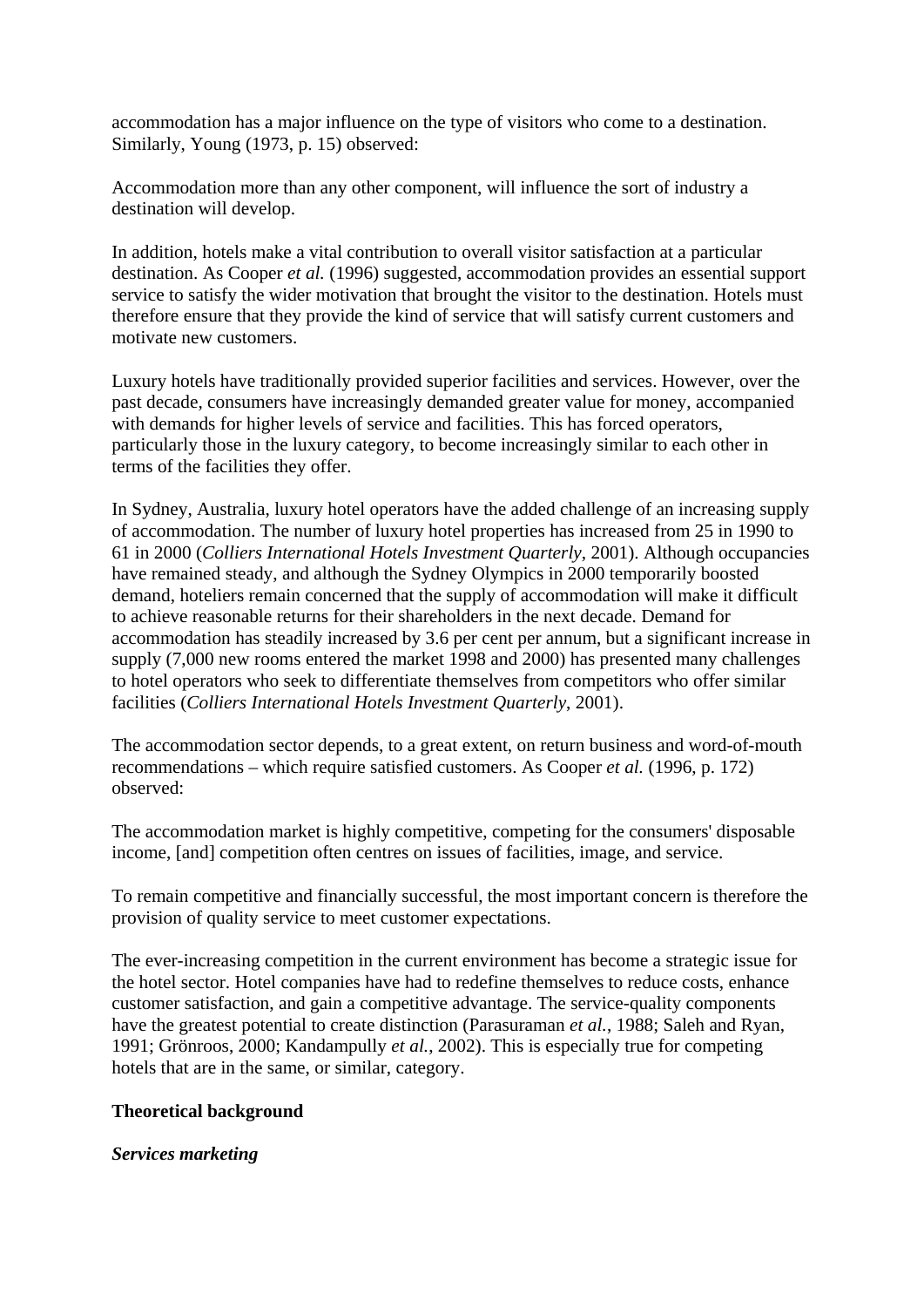In the past decade, scholars and practitioners have realised that traditional marketing concepts need to be expanded if they are to address issues that arise in the services sector. As Wright (1995, p. 37) observed:

Firms in these industries need marketing skills to cope with the increasing competitive environment and rising consumer expectations.

In addition, there has been a realisation that services marketing is the responsibility of everyone within the organisation, and that organisational marketing needs to be embraced as a corporate philosophy. In hospitality organisations, this means that traditional ways of marketing products need to be refined to meet the needs of a service industry that is striving for increased brand loyalty and market share through the delivery of high-quality products and services (Oh and Parks, 1997).

#### *Service quality*

Although it has been argued that service quality is the great differentiator among service providers (Parasuraman *et al.*, 1985; Kandampully *et al.*, 2002), there has been no agreed definition of service quality. Grönroos (1984) divided service quality into three components: technical, functional, and image. Juran (1988) stated that the quality of a product or service is determined by its fitness for use by external and internal customers. Gundersen *et al.* (1996) argued that a customer's experience is a product of both the tangible and intangible aspects, whereas Crompton and Mackay (1989) saw service quality as being concerned with the attributes of the service itself, and how those attributes developed positive perceptions of the service.

It is widely accepted in the literature that service quality is dependent on consumers' needs and expectations, and whether the level of service meets these needs and expectations. Service quality has thus been distinguished as a "gap" between customers' expectations and the performance they actually receive (Parasuraman *et al.*, 1985). Asher (1996) has suggested that service transactions are subjectively judged, and that service quality depends on the degree to which a customer's perceived expectations have been met. According to this paradigm, customers decide when they are satisfied. This satisfaction is dependent on many factors – such as the quality of tangible facilities; the responsiveness and empathy of staff to customer needs and requests; the consistency of service quality; the accuracy of information provided; and the location of the hotel. A smaller gap between expectations and perceptions leads to the service being perceived as a higher quality and to customer satisfaction being increased.

#### *Customer satisfaction*

According to Czepiel *et al.* (1985) customer satisfaction is a multidimensional concept that is an important variable in consumer behaviour. Churchill and Surprenant (1982) saw it as a cognitive evaluative process, and Oliver (1981) summed it up as an emotional reaction following "expectancy disconfirmation". Both service quality and customer satisfaction are important in the evaluation of service quality in organisations striving for success in a competitive environment.

As previously noted, the accommodation sector depends to a great extent on return business and word-of-mouth recommendations from satisfied customers. Over the past decade, there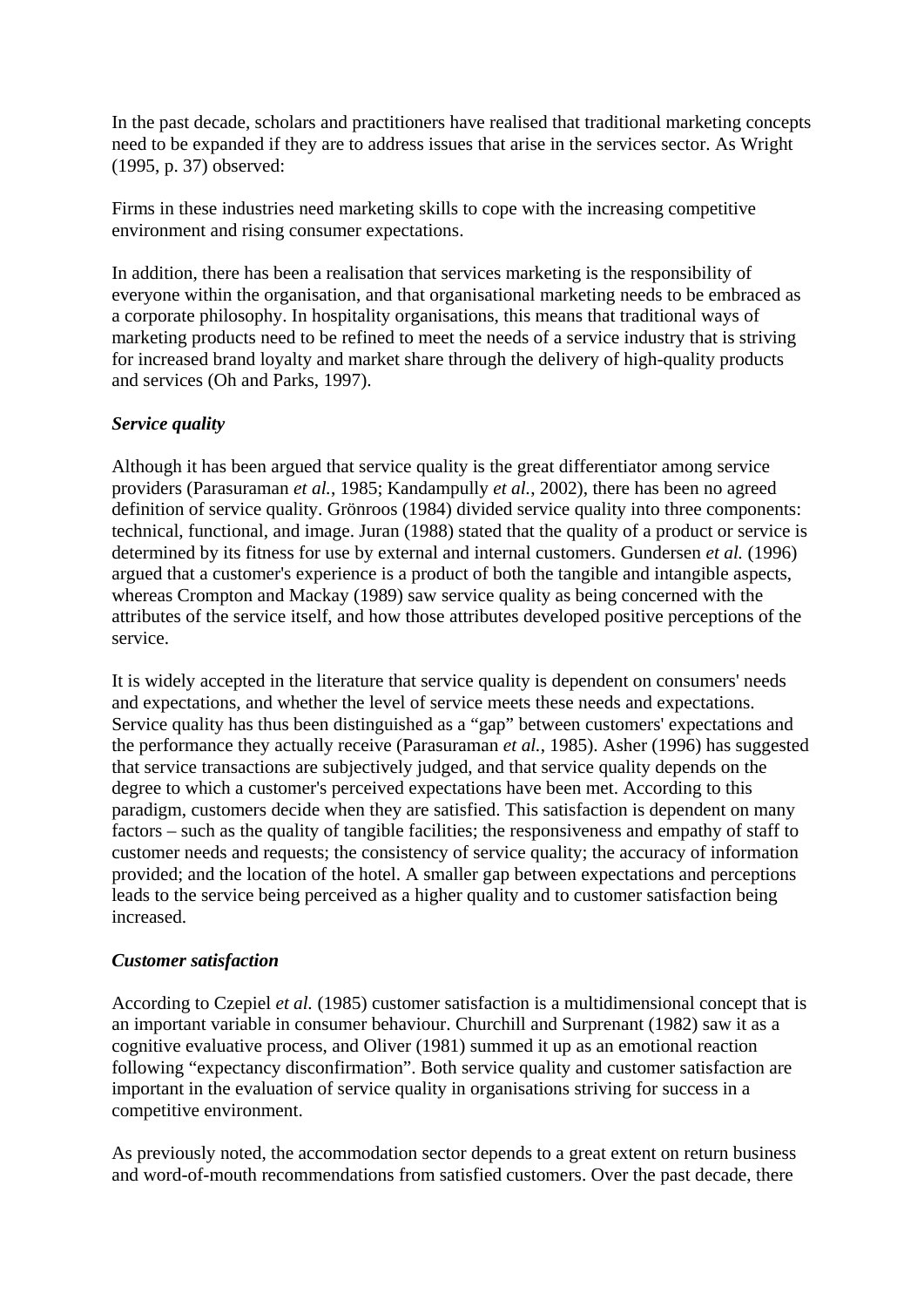has been increasing interest in customer satisfaction and dissatisfaction (Yuksel and Yuksel, 2001). Customers now expect to receive products and services of a higher standard (Hall, 1995, Pearce, 1998, Weaver and Oppermann, 2000). According to Cooper *et al.* (1996, p. 172):

Customers are travelling more widely, returning with new ideas and new standards regarding accommodation provision.

This means that hotel customers are becoming much more discerning and demanding. Competition has thus increased in the hotel industry around the globe, and this has forced hotels to offer better amenities, superior service, and loyalty programs at a price that reflects value (Chaisawat, 1998).

The power now enjoyed by customers has raised expectations, and these expectations often determine whether customers will stay at a particular hotel. According to Cooper *et al.* (1996, p. 172):

The accommodation market is highly competitive, competing for the consumers' disposable income … competition often centres on issues of facilities, image, service and the quality of the provision.

It has been suggested that customer satisfaction is one of the most valuable resources that a firm can possess in a saturated and competitive market such as the accommodation sector (Gundersen *et al.*, 1996), and service quality is a strong determinant of customer retention and future patronage (Cronin and Taylor, 1992; Parasuraman *et al.*, 1994; Gundersen *et al.*, 1996; Kandampully and Suhartanto, 2000). Hotels that provide distinctive levels of superior service quality can thus create a sustainable competitive advantage over their competitors.

#### *Relationship between customer loyalty/retention and service quality*

The importance of service quality to guest satisfaction, enhanced hotel reputation, and customer retention cannot be overestimated. Oliver (1999) has argued that customer loyalty, service quality, and satisfaction are linked, and are part of a cognitive process. A study by Bloemer *et al.* (1999) linked patronage and recommendations with personalised service, and associated this with more favourable price tolerance among customers.

Retaining customers saves money by reducing the cost of finding new customers. Moreover, Zeithaml *et al.* (1996) have suggested that a long-standing relationship with current customers has a positive effect on profitability through additional sales to that customer, as well as diminished resistance by customers to paying higher prices. Increased levels of customer service create improved customer loyalty, thus leading to increases in average daily room rates, occupancies, market share, and customer-retention rates (Enz and Siguaw 2000). According to Reichheld (1996), there is a positive relationship between loyalty and profitability, and increases in profitability can be the result of only a small percentage of loyal customers.

In summary, success in retaining a firm base of returning customers, together with the attraction of new customers through word-of-mouth promotion, require a sustained commitment to service quality.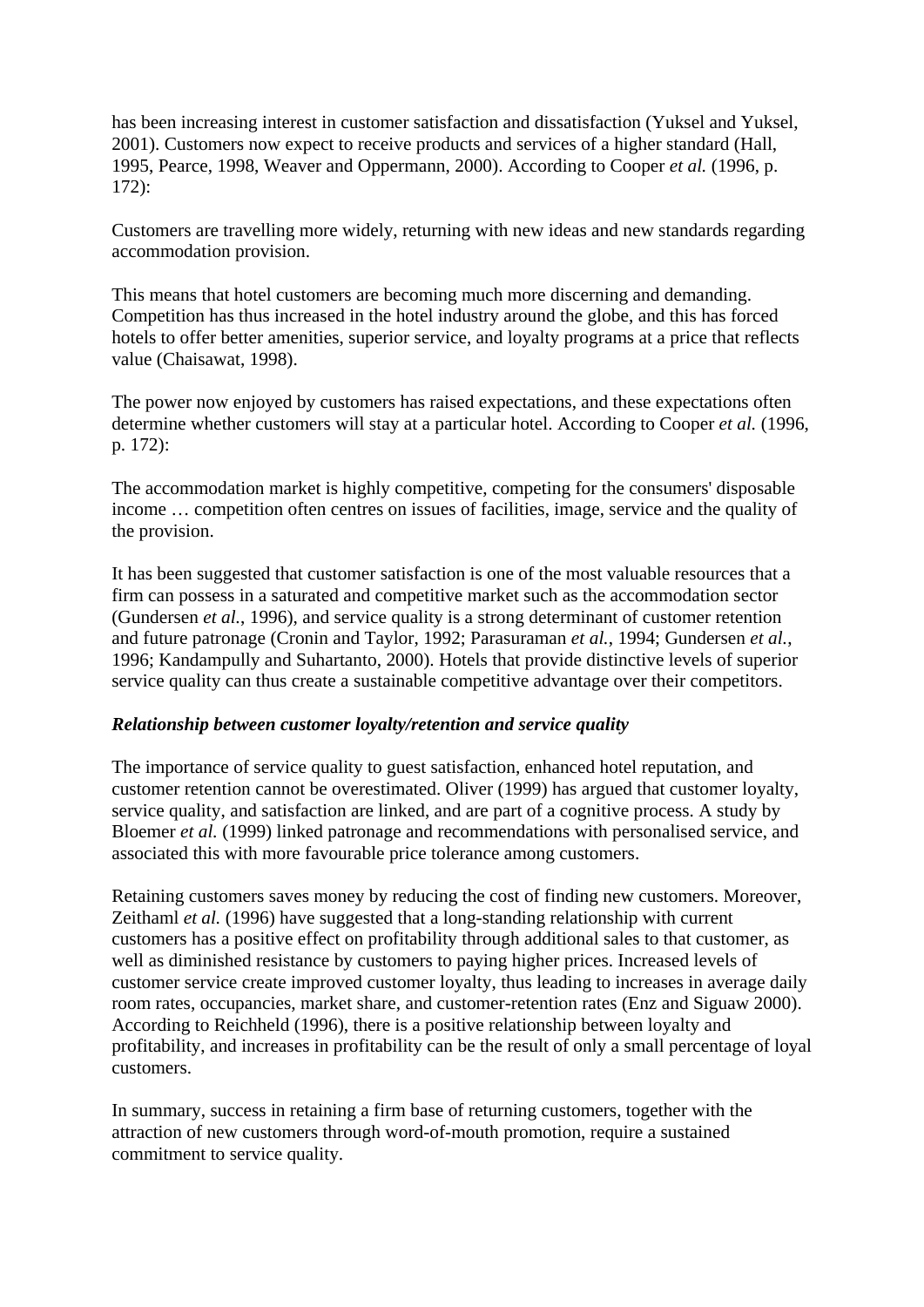#### *Service quality and employees*

A commitment to service quality is dependent on the staff members who deliver a high proportion of the product/service mix of hotels. As Baum (1995) has argued, tourism is about the guests, and the tourism product and service are evaluated on the basis of the expectations of guests. Tourism and hospitality employees are part of the product because they are responsible for the delivery of the service. Employees are thus ultimately responsible for the satisfaction or dissatisfaction of customers with the experiences they have had.

Loyalty in service industries is dependant on the development of interpersonal relationships, and the person-to-person interactions between customers and staff members are an essential element in the marketing of services and the building of loyalty (Czepiel and Gilmore, 1987; Surprenant and Solomon, 1987; Crosby *et al.*, 1990; Zeithaml *et al.*, 1993). Every encounter between a customer and a hotel employee is an opportunity for the customer to evaluate the level of service provided. Hotel employees thus play a major role in the satisfaction levels of hotel customers. As demonstrated in a study of hotels by McCain *et al.* (2005), management and employees can boost customer loyalty by demonstrating their competence and by delivering what they promised.

Against that background, the present study examines the impediments to service quality that exist in a context that has not previously been explored – that is, Sydney luxury hotels.

#### **Methodology**

Data were collected from 22 individual semi-structured interviews with senior hotel managers of ten luxury hotels in Sydney in 2002 and 2003. The study adopted a qualitative, field-based research approach using semi-structured interviews (Yin, 1994). This format corresponds to data-collection methods used in the social sciences (Patton, 1990; Grbich, 1999).

An interview guide was used to outline a set of questions about the delivery of service quality. The interview guide kept the interactions focused, but allowed for individual perspectives and experiences to emerge.

Initially, 30 hotels were selected for possible inclusion in the study from a web site search of four- and five-star hotels in the Sydney metropolitan area. The general managers of the selected hotels were contacted by telephone. In each case, the purpose of the study was explained, and an interview was requested. The general managers of ten hotels who agreed to be interviewed suggested the managers in their hotels to be interviewed.

All interviews were audio-recorded to provide accurate data (Yin, 1994; Patton, 1990; Flick, 2002). Each interview took approximately one hour to complete, after which all interviews were transcribed, verbatim. The data were then coded and analysed.

The hotels included three four-star hotels and seven five-star hotels. They ranged in size from small (70 rooms) to large (558 rooms). Table I lists the key aspects of the participating hotels. Some hotels were owner-managed or strata-managed; some were part of a chain and franchised; the others belonged to a marketing network.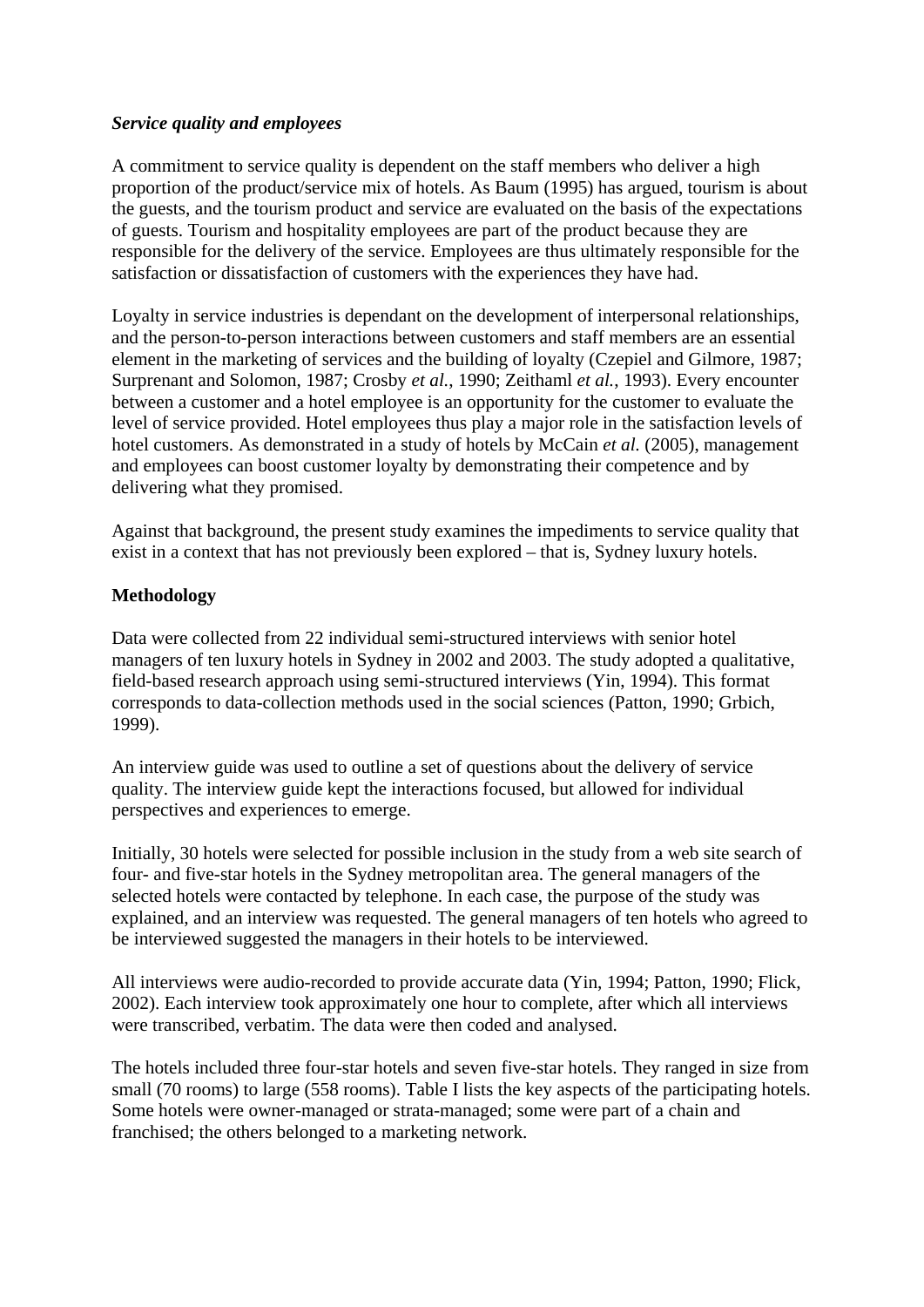The purpose of the interviews was to determine and describe impediments to the delivery of quality service. Semi-structured interview questions were designed to allow respondents to think freely and to describe their feelings and experiences with respect to service quality in their hotels and in the hotel industry as a whole. The questions were derived from theory on service quality (Parasuraman *et al.*, 1985, 1988, 1994; Saleh and Ryan, 1991; Grönroos, 2000; Kandampully and Suhartanto, 2000) and from observation in the field.

Most respondents were young (30-45 years), and were equally divided between males and females. The respondents had significant experience in the accommodation industry (6-16 years), and most held a diploma in management (tourism/hospitality/hotel), but none had a university degree or equivalent. This low level of graduate qualification is common in the Australian hospitality industry, however this is changing as many Australian universities are now offering Bachelors and Masters degrees in tourism and hospitality management. Most interviewees expressed the opinion that "experience" and "hard work" in the industry, rather than formal education, had been instrumental in their appointments as managers, and their continuing professional progression.

The qualitative data were integrated with progressive comparative analysis (Blaikie, 2000). This method allows for a personal critique and a subject-content critique, and allows a general summary of ideas, themes, and theoretical implications to be developed. Constant comparative methodology (CCM) was then applied. CCM is a methodological technique derived from grounded theory, whereby the information that has been gathered is coded into emerging themes (Glaser, 1999; Glaser and Strauss, 1967; Grbich, 1999). The data are then repeatedly revised until it is apparent that no new themes are emerging. The themes are then categorised to form conclusions.

The data in the present study were collected by a combination of interviews and observation. Data analysis was inductive, and the process assumed the integrity of individual perceptions, rather than attempting to prove or disprove preconceived theory (Blaikie, 2000).

In addition, the researchers kept a research journal to facilitate the development of ideas and reflections. Casual observations were facilitated through:

- participation in meetings of department heads;
- several stays at the various hotels that participated in the research; and
- informal meetings with staff.

This helped to familiarise the researchers with the field being studied, contributed to the final shape of the interviews, and assisted the researchers in probing interviewees to obtain a holistic understanding of the issues involved. To avoid researcher bias, observations were compared with the participants' responses to interview questions and were fully discussed among the members of the research team.

Finally, to validate the findings and the researchers' observations, the results of the study were presented to the interviewees and their colleagues at subsequent departmental meetings to which one of the researchers was invited.

The analysis from the researchers' journal and the constant comparison technique revealed a number of themes. These are summarised in Figure 1 and are explored in greater detail below.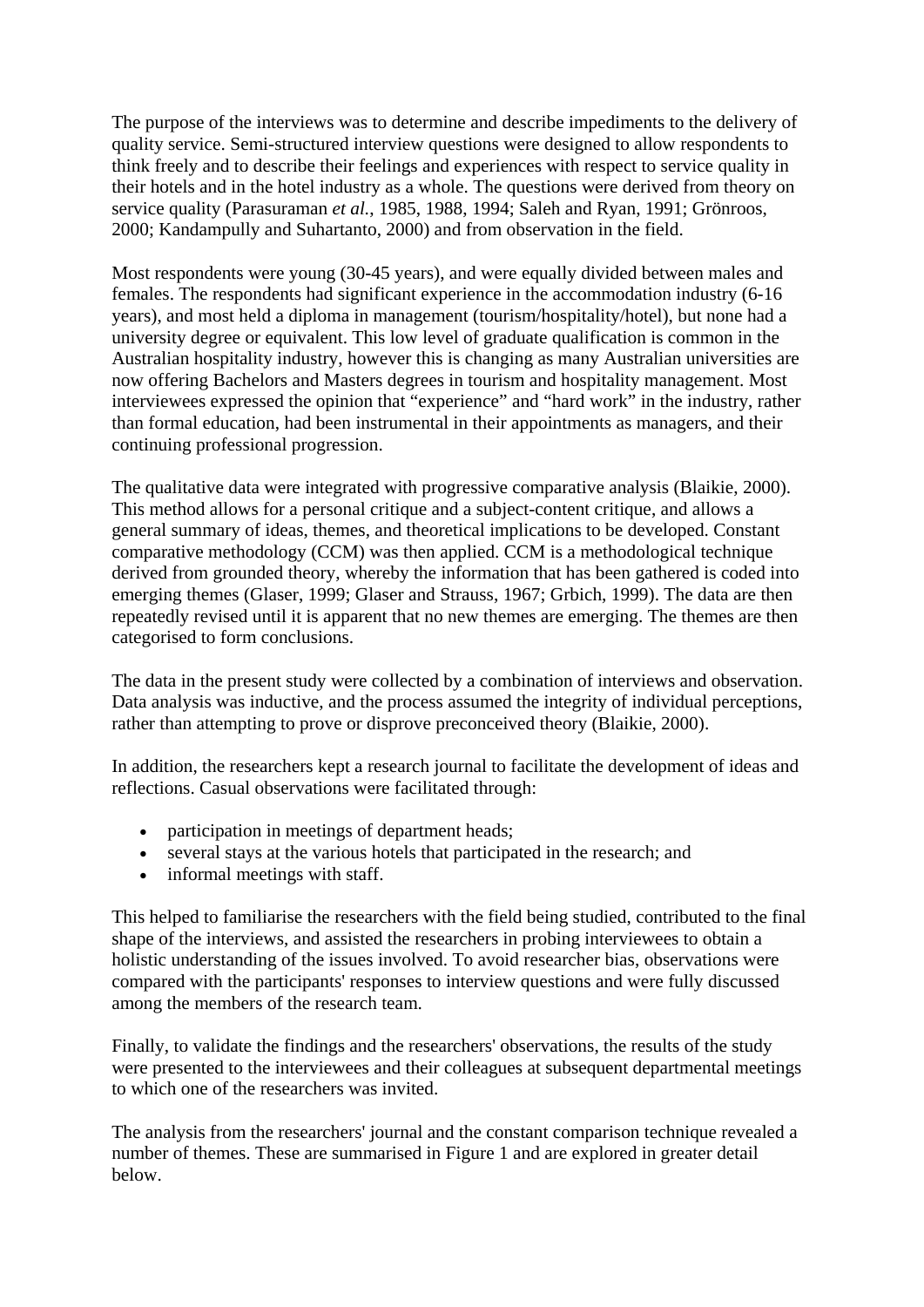# **Findings**

The demographic data for the participating hotels are displayed in Table I. All of the establishments in this study were either four-star hotels or five-star hotels, both of which are considered to be in the "luxury" category. A four-star hotel is of excellent quality in terms of facilities and services; whereas a five-star hotel is of international quality, with an extensive range of services and facilities (AAA, 2003-2004).

All of the hotels in the study had a similar guest mix in terms of business guests, holiday guests, tour groups, and conference guests. They were all located in the central business district of Sydney and were all close to tourist attractions, amenities, and services. Food-andbeverage outlets, room service, leisure facilities, business-centre services, and technological services were of similar standard. This was of particular importance in the present study – because the aim of the research was to ascertain the impediments to delivering a high standard of service quality, without additional variables in the form of differences in facilities and services offered.

Analysis of the data revealed several impediments to developing and maintaining distinctive superior service. These impediments fell into four broad areas, as shown in Figure 1. These four areas can be summarised as: budgetary constraints; staff attitudes; lack of mentoring; and high customer expectations:

- 1. *Budgetary constraints.* The costs associated with the provision of the products and services that the hotel needs to deliver to remain competitive involve physical resources and human resources. These costs can be an impediment because shareholders often resist expenditure on these costs, and customers are often reluctant to pay higher prices for the provision of higher-quality service.
- 2. *Staff attitudes*. The opinions, values, beliefs, and behaviour of staff members with respect to service, the service industry, and work itself can all be impediments to better service.
- 3. *Lack of mentoring*. A lack of organised and effective programs that provide younger managers and supervisors with access to guidance from experienced senior managers can also be an impediment to better service.
- 4. *High customer expectations*. As customers become more experienced and sophisticated, and better understand the competitive nature of the hotel sector, their desires and expectations increase. Indeed, they can expect more for less – thus producing a "gap" between customers' expectations and the organisation's belief about a reasonable offer.

The findings with respect to each of these themes are discussed in greater detail below.

# *Budgetary constraints*

Managers reported that a tension exists between the generation of profit and the expenditure on human and physical services and facilities. As one department head stated:

We are so busy, we run like a machine. When all you can see is a line of waiting customers, you know it's got to be done fast and sometimes we cannot go that extra mile.

Another admitted: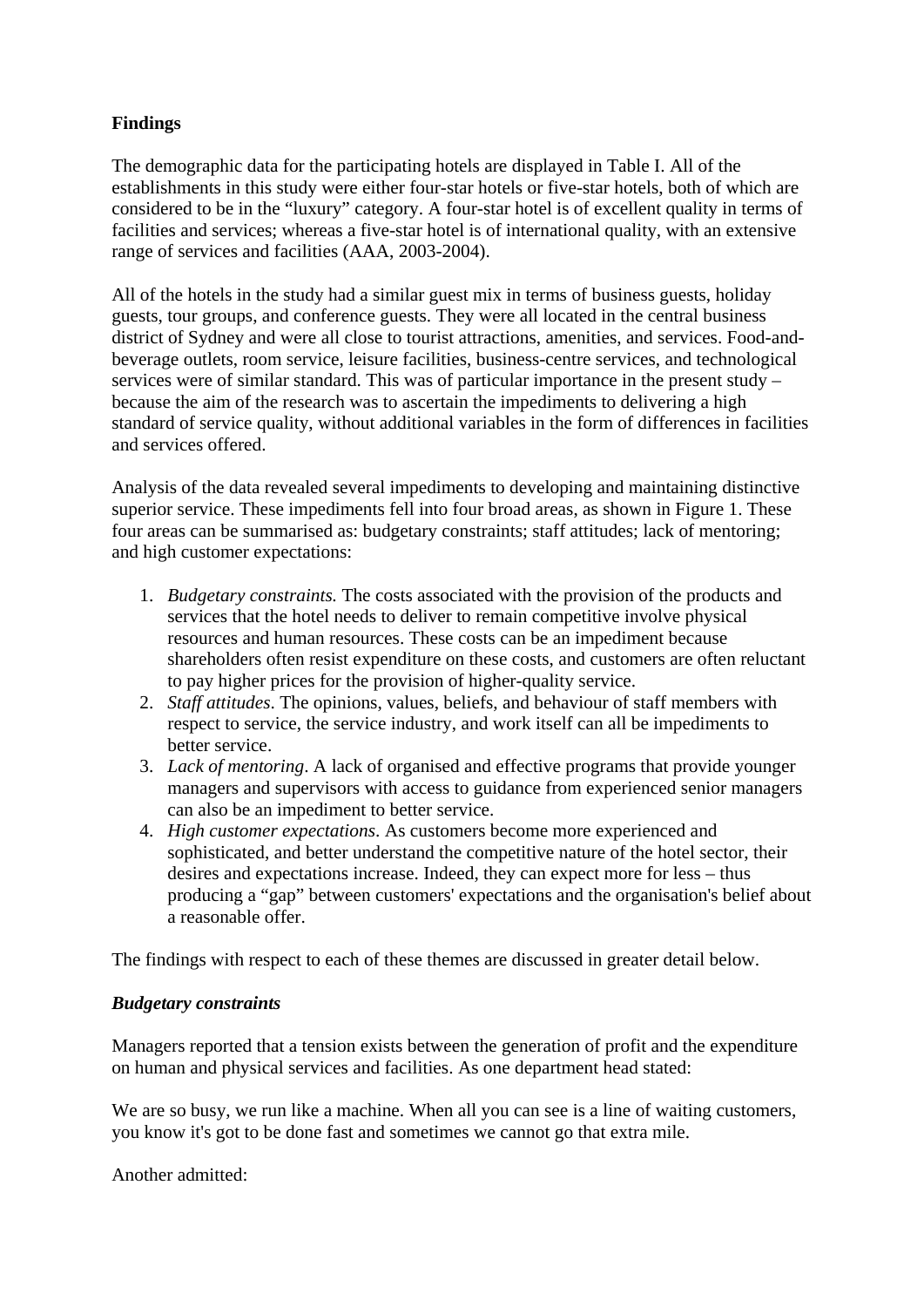Sometimes we do under-roster, and all we think about is the profit and loss.

There was recognition that, above all else, the budget must be taken into account. This was reflected in the statement:

At the end of the day, we still have our budgets to deal with, and this is always at the back of our minds.

There was a realisation that the hotels could, or should, do better in producing a "little extra" in terms of service quality, but that they were restricted by costs and resources. A hotel manager observed:

The head office always tells us we want you to deliver the "best service", but there is a limit to what we can provide with what we have to spend.

Managers indicated that they were more likely to be in favour with superiors if they delivered "bottom-line" results. At several departmental meetings attended by the researchers, more time was spent discussing cost-cutting measures than delivery of service quality. Moreover, in most hotels, budget meetings were held weekly whereas service-quality meetings were held quarterly. In addition, at one departmental meeting, when it was reported that forecasted occupancy was low, the immediate response was a reduction in staff training.

Some managers commented that luxury hotels needed to identify the distinctive features, services, competencies, and strengths on which they should concentrate to create value for their customers. A typical comment was that:

You need to know what your brand and class of hotel stands for, what kind of service you are to provide, and more importantly can deliver; and then be consistent. Consistency is what people expect; however, this consistency is unusual, even in the major brands.

However, despite the acknowledged importance of consistency, the managers also conceded that budgetary pressures meant that this is often not achieved.

It is therefore apparent that the limits of a strict budget were perceived by the respondents to be an impediment to service quality.

# *Staff attitudes*

Managers reported that finding the right people with the right attitude is problematic. The pool of available talent from which to choose was perceived to be small. Managers also reported that some people who apply for positions do not wish to pursue a career in the hospitality industry. A typical comment was:

It's hard to get people to believe in what we do and why we do it, instead of it being just a job. Unfortunately, we still have people [who] work here, [who] just don't want to be here.

A human resources manager reported that:

We employ people who should not be in the roles that they are.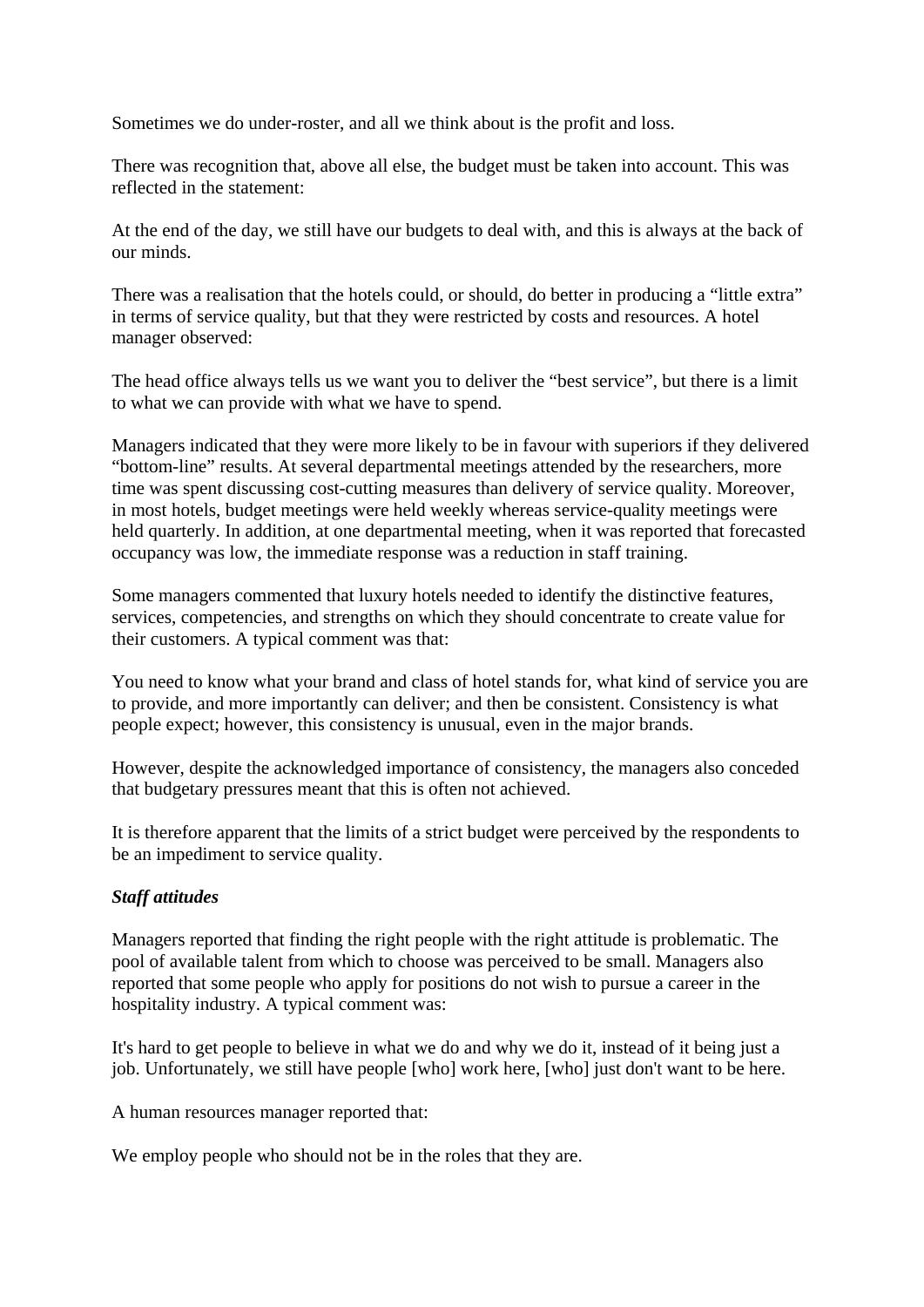Some managers noted that inexperienced young staff members lack social skills in their interactions with customers:

These young guys just don't have the service ethic; it may be the way they have been brought up. Guests love you to talk to [staff members], but we have trouble getting staff to do that.

A similar opinion was voiced by another manager who stated:

Staff have difficulties being consistently good. They find it hard to adjust to our different types of customers. Technically they are fine, but socially they struggle; the attitude needs improving.

In addition, researchers observed a general unwillingness to engage with, and to please, customers. There was an observable lack of individual confidence and an indifference to social interaction with customers. Such interaction is vital in the hospitality industry, particularly if luxury hotels wish to distinguish themselves from other hotels with similar facilities. For example, when dining in a restaurant, researchers made several attempts to engage a young waitress in conversation. All attempts failed, and the young waitress proceeded with her technical tasks, head bowed, and replied only with short answers that failed to engage the customer in any way.

However, a contrary view was put by a regional manager of a large international chain:

We don't try hard enough to recruit the right people; we recruit from the usual places that we are comfortable with.

In support of this view, the researchers observed that hotel managers tend to recruit people who have previous experience in the position they have available. This was confirmed by several managers who expressed the view that:

[...] experience makes all the difference, not education.

It is therefore apparent that staff attitudes should be an important consideration when employing staff within an overall strategy of improving service quality.

# *Lack of mentoring*

The interviews revealed a lack of mentoring of middle managers and supervisors by senior staff. A senior manager with more than 20 years of experience in the hotel sector observed that a hotel environment is:

[...] not a mentoring sort of place at all ... not just this one, but any one. We do things on the run; learn by our mistakes.

The same manager added:

A huge problem with hospitality is that it has a very low line intellectually. The people [who] are running the industry may not be all that smart, that's the bottom line. They can do the job right, but converting that and projecting their knowledge … No, they cannot do that, which is a definite shame.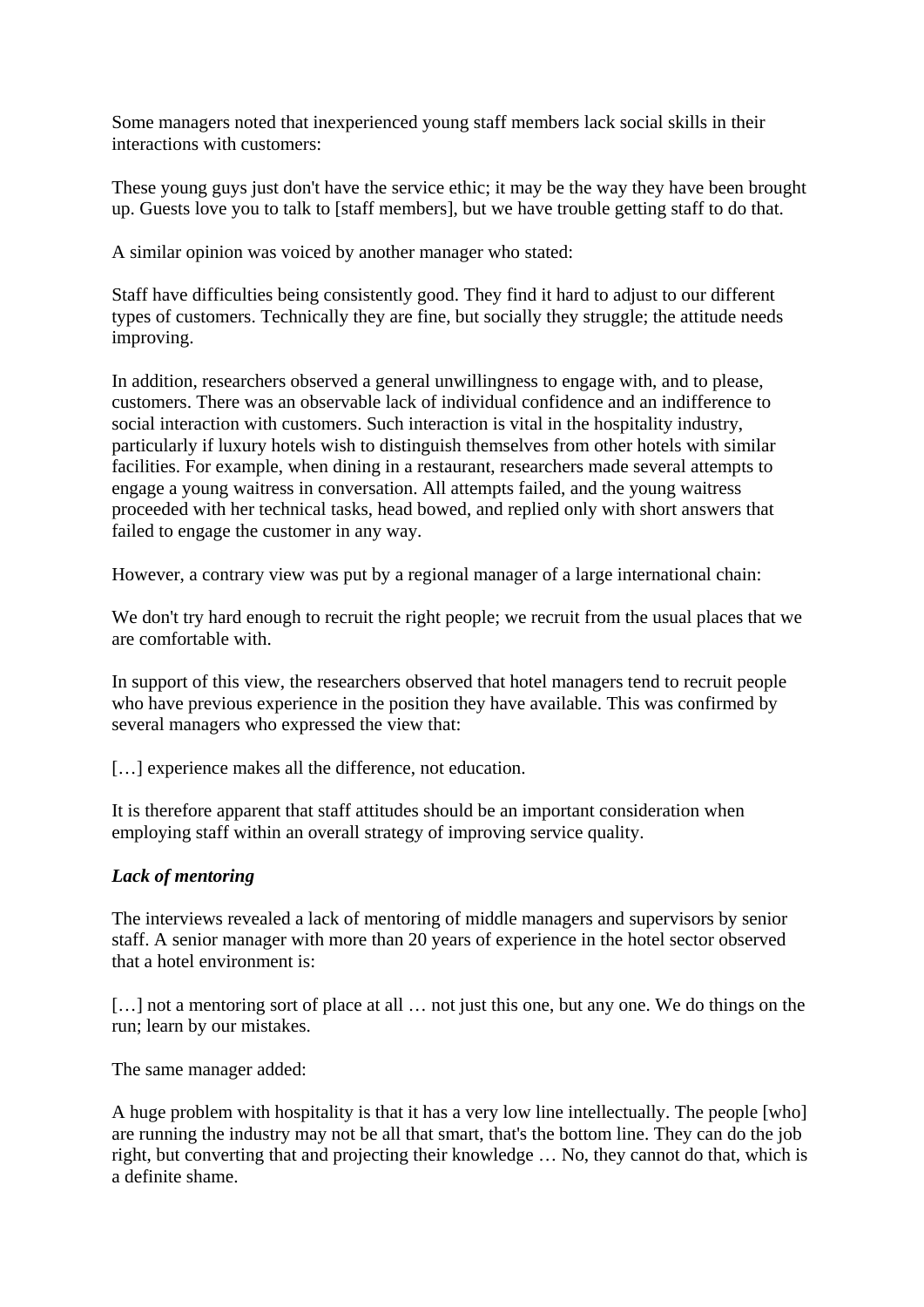This statement implies that there is little opportunity to learn from formal or informal training in hotels, and that this is widespread in hotel organisations. This might be due to changes in hierarchical structures, as indicated by the following statement:

The hierarchical structure of hotels has changed greatly; our company now has hotel managers, not general managers. We have one general manager across three or four properties. I see my general manager regularly, give him a report of what's going on and that's it. I am left alone, which I like, but others need more support and often they don't get it.

Although these structural changes have facilitated dispersed decision making, and have improved the involvement of employees in such decision making, they have also had adverse consequences. Managers reported that vital managerial experience is not passed on to junior managers:

We have managers coming in who are younger and younger, who don't have the experience; they feel the pressure.

In addition, senior managers with extensive corporate knowledge have either moved into other industries that provide greater rewards, or have moved into the corporate offices of hotels away from individual properties. They are therefore spending little time on mentoring the new generation of managers. As one respondent observed:

A lot of good people have left the industry; gone to greener pastures. We have lost a lot of experience. The old guys have retired and there aren't many left to guide.

It is thus apparent that the concept of mentoring is important in any consideration of how to improve service quality.

#### *High customer expectations*

The fourth impediment to service quality identified from the interviews was difficulty in meeting the increased expectations of guests. As one manager observed:

Our customers travel a lot now; they stay in lots of places, and they compare us to where they have stayed before – [in] Asia particularly. Hotels in Asia are very plush, [and] they have heaps of staff to service the customer. We cannot compete with that because of cost; our staffing costs are so much higher.

As this statement reveals, hotels in Sydney must take into account the expectations of customers who are travelling internationally and being exposed to other tourist destinations.

The greatest frustration reported by managers was that guests are often unwilling to pay for the extras they expect and demand. This is illustrated by a remark made by a sales director:

Customers expectations are related to their previous experiences. Unfortunately for us, a lot of our customers' previous experience is with local clubs, so they expect greater value for money, and a lot of free facilities and services … Most of our customers understand the pressure of competition, and they use it to their advantage.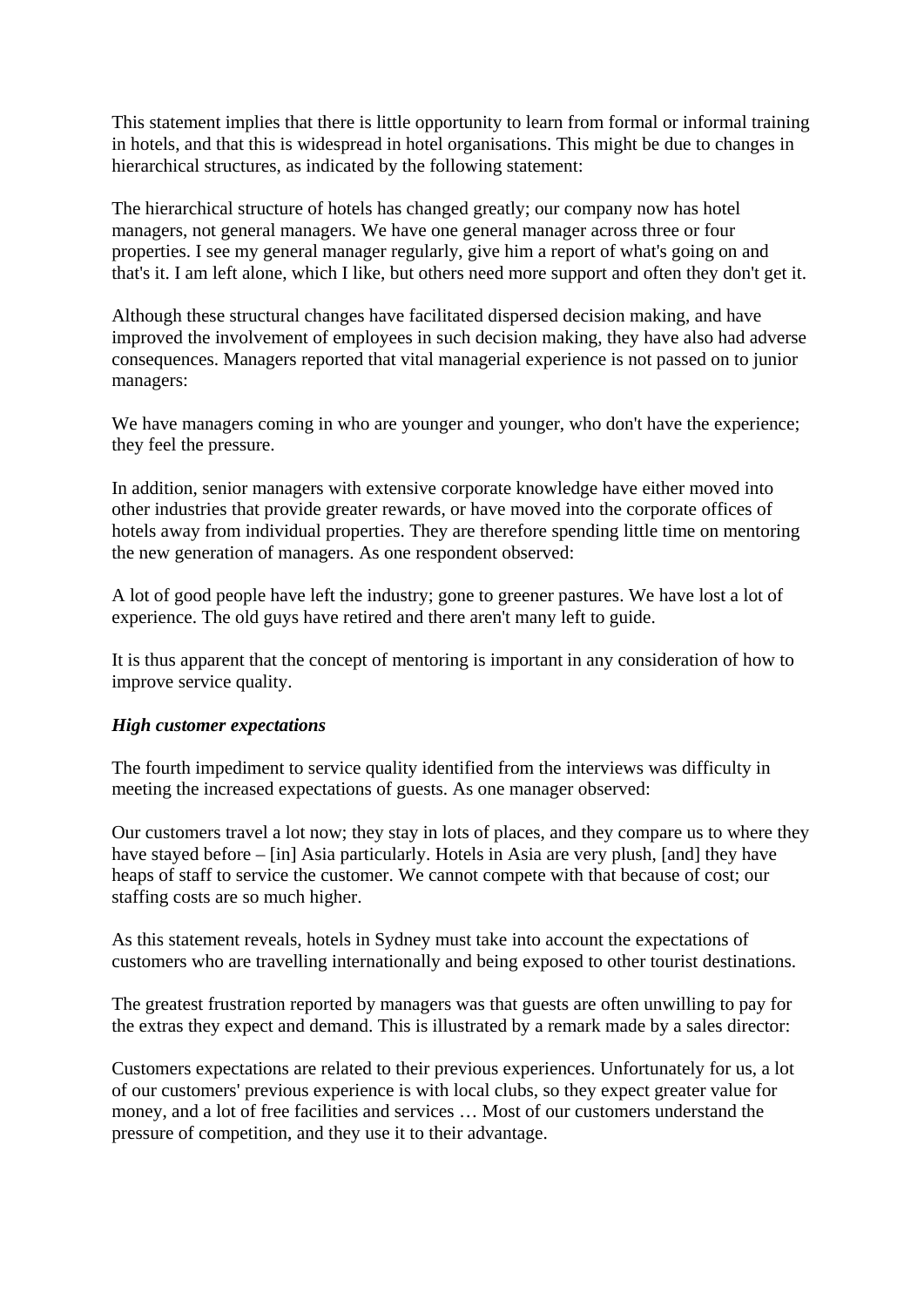In a competitive market in which lower prices are often used as a drawcard, customers' experiences are heightened and they demand high service at a low cost.

# **Limitations of the study**

The limitations with the current study are primarily related to the scope of the research. There are approximately 60 luxury hotels in the central business district of Sydney, but this study canvassed the views of managers in only ten of these hotels. However, although the sample size is not large, particular attention was paid to several important attributes – including star rating, type and size of property, location, and ownership arrangements – and the authors believe that the sample is an adequate representation of the luxury hotel market in Sydney.

In addition, the findings are restricted to Australian conditions, and it might not be possible to generalise the results to other contexts.

Furthermore, the study focused on the luxury hotel sector, and the findings might not therefore be applicable to other services in the tourism and hospitality industry as a whole.

Finally, this study concentrated on the perspectives of managers. It is acknowledged that this approach does not take full account of the perspectives of other major players in service encounters – customers and employees.

# **Implications and conclusions**

Using semi-structured interviews with managers and staff in ten luxury hotels in Sydney, Australia, this study has found that budget constraints, staff attitudes, a lack of mentoring, and high expectations of customers impede the delivery of service quality. These impediments potentially have significant consequences for the long-term sustainability of competitive advantage in the luxury-hotel sector.

The findings have several implications:

- The findings suggest that the participating hotels, under pressure from corporate offices and shareholders, prefer short-term financial gains rather than endeavouring to satisfy the expectations of customers. This adherence to tight budgetary management leads managers to cut staffing levels and expenditure on training. Such budgetary discipline is understandable in the short term, but it needs to be recognised that it takes time for the benefits of longer-term measures (such as improved services) to be felt organisationally, and it should be recognised that such benefits are more difficult to measure and demonstrate.
- It appears that hoteliers in Australia have not yet accepted that university graduates might add value to their longer-term strategic goals. To improve the level of services for guests, the recruitment, selection, training, and development of employees are important investments for hotel managers (Nebel, 1991; Rutherford, 2002; Cieri and Kramar, 2003), and managers need to be innovative in seeking appropriate employees. The findings of the present study are to be contrasted with the situation in the USA and Asia, where a large proportion of hotel employees are graduates of hotel schools and universities. Furthermore, in advertising for "experience", hotels effectively eliminate many potential applicants who might have other attributes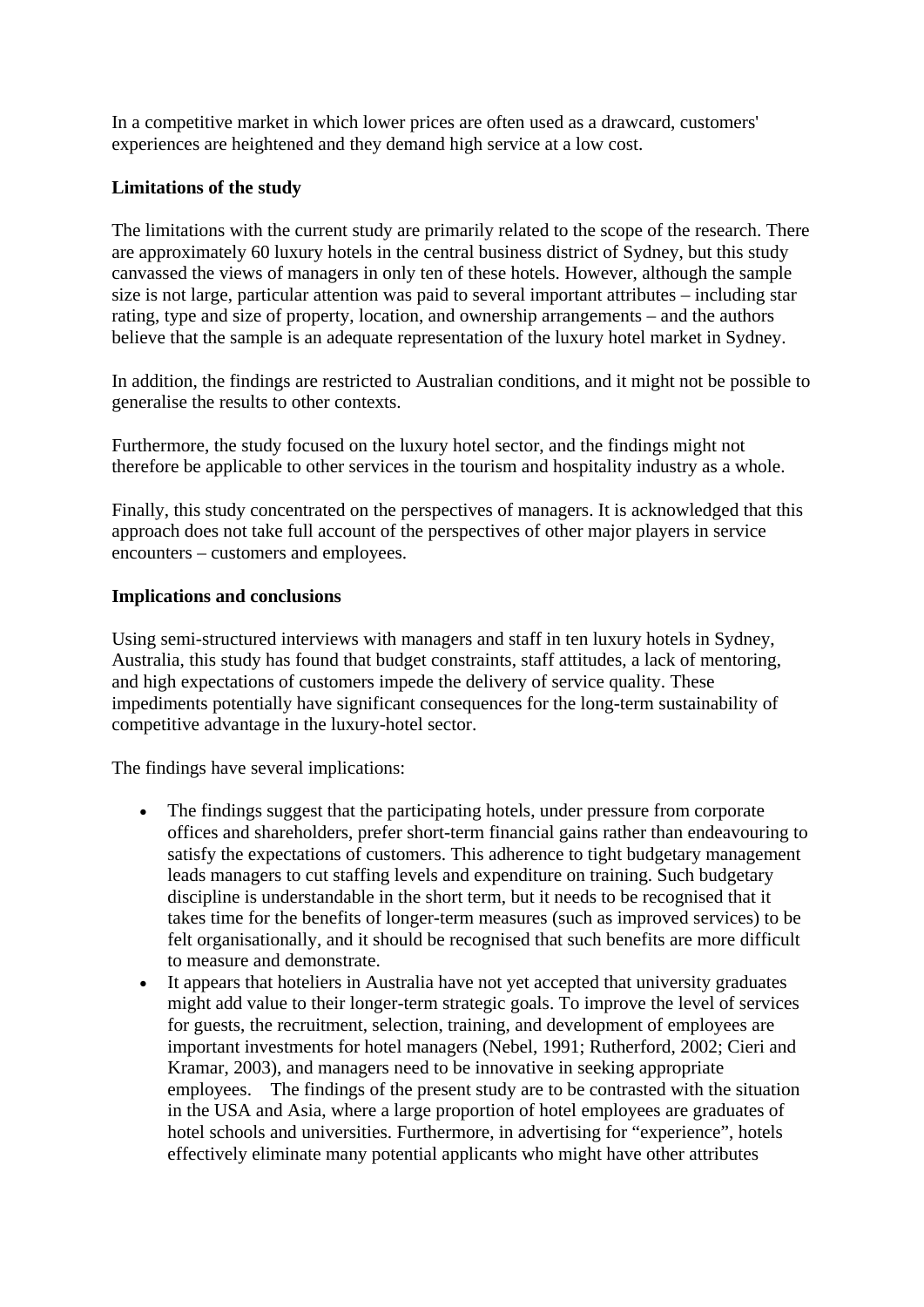required for a successful career in hotel service. The findings indicate that Sydney hotels are unwilling to utilise the full potential of the labour market.

- The findings imply that leaders within this sector do not pass on knowledge to lessexperienced employees. As a consequence, vital information, skills, and "know-how" are lost. Service quality in the hotel sector is dependent on the sharing of information and a collaborative learning experience between juniors and seniors. Key areas for the sharing of insights include customers' needs, the hotel business generally, and the personal attributes necessary for managing people effectively (Nebel, 1991). The present findings suggest a disturbing trend whereby there is an apparent segregation between unskilled workers and those who have learned "on the job". Employees who have potential are quickly promoted to higher positions. This has two major consequences: service delivery is reduced at the "front line" as able employees are removed; and those with potential who have been moved up lack support and mentoring in their new roles. This lack of organisational support for the wellbeing of future managers could have adverse implications for the motivation and ability of these managers to lead employees who are expected to deliver superior service quality. A lack of mentoring in the surveyed hotels is an impediment to achieving high levels of service quality.
- The reports from the surveyed managers suggest that luxury hotels in Sydney are staffed by people who have little genuine interest in their jobs. Service quality is essentially "an exchange of human actions and behaviour" (Susskind *et al.*, 2003, p. 374). The aptitude and attitude of employees, and the way in which they behave, thus have a significant impact on the customer's evaluation of service and, ultimately, on the customer's satisfaction. The lack of basic customer skills found in the present study is surprising in view of the fact that Sydney has several universities and colleges that offer courses in tourism and hospitality. The question arises as to whether these institutions are instilling the skills, knowledge, and values that the hotel industry requires. It appears that there might be an emphasis on the teaching of the technical skills required to work in the tourism and hospitality industry, at the expense of interpersonal skills – such as communication, leadership, and people management. The authors believe this problem can be addressed, in large part, if hotels adopt rigorous recruitment procedures that select people with the appropriate attitudes and skills. This should be supported by an organisational commitment to helping employees appreciate their roles in the hotel sector and, more broadly, in tourism.

In conclusion, the findings of the present study suggest that leaders in Sydney luxury hotels should take responsibility for overcoming the impediments to service quality – budgetary constraints, inappropriate staff attitudes, lack of mentoring, and the high expectations of quests. If they do not do so, the sustainability of their hotels in the current competitive environment is placed at risk.

#### **Directions for future research**

This research has provided important insights into the impediments that stand in the way of improved service quality. There has been little previous research on this theme in the Australian luxury hotel context, and the present study provides a basis for further investigation into the aspects of service that customers consider to be important in their overall experience, and the changes that hotels might need to make to meet the expectations of customers. However, the exploratory nature of this research requires authentication of the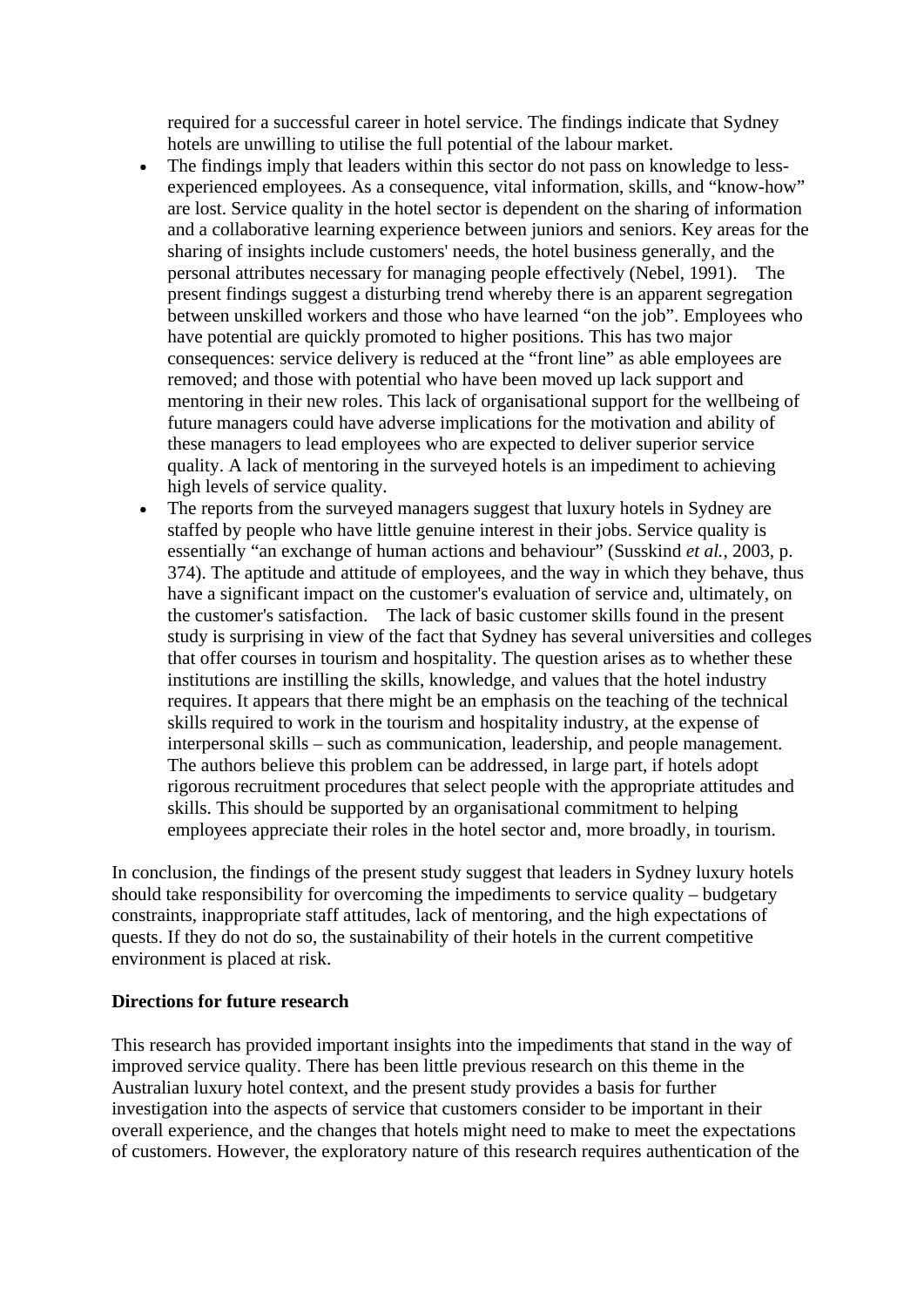beliefs expressed by managers here. Future research could explore the attitudes of managers across the hotel sector and, more broadly, across the tourism and hospitality industry.

Future research also needs to incorporate the views of other stakeholders in service quality – including employees and customers. Additional research could examine the themes identified in this paper and investigate these within the context of the relevant literature.



*Figure 1Summary of theme*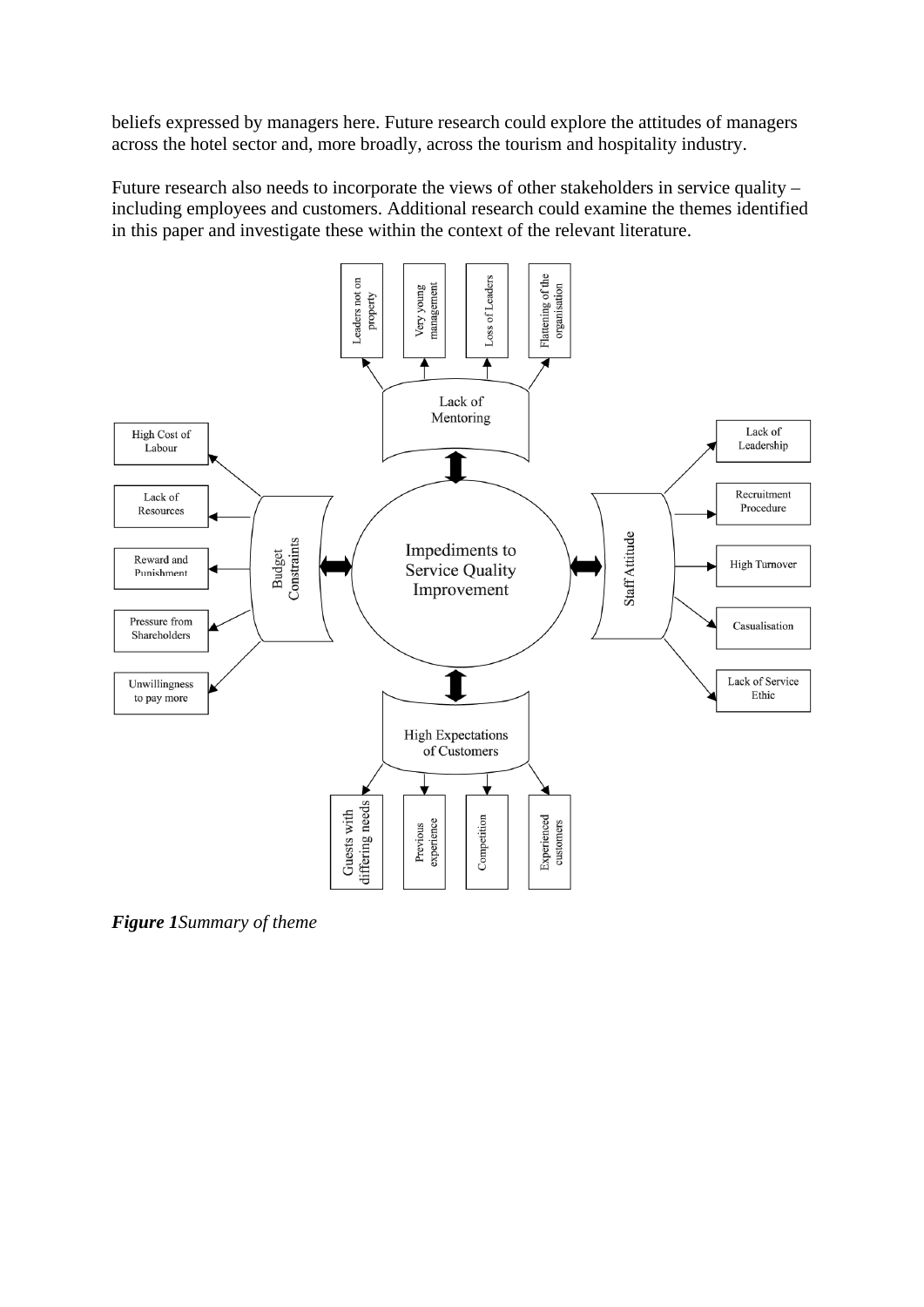| Hotel                                       | Star<br>rating | No. of rooms and configuration                                | Market segments                                                                                                                                                                   |
|---------------------------------------------|----------------|---------------------------------------------------------------|-----------------------------------------------------------------------------------------------------------------------------------------------------------------------------------|
| А                                           | 5              | 70 suites<br>One and two bedroom<br>Self-contained apartments | Business – 50 per cent Corp, 15 per cent En<br>Holiday – 35 per cent FIT Leisure<br>Conference - nil<br>Tour groups $-3$ per cent<br>Other $-$ no crew                            |
| B                                           | 5              | 134 suites<br>Self contained apartments                       | Business $-55$ per cent<br>$Holiday - 37 per cent$<br>Conference – nil<br>Tour groups $-5$ per cent<br>Other – FIT 3 per cent                                                     |
| $\mathsf C$                                 | 5              | 227 rooms<br>12 junior suites<br>2 king suites                | Business $-63.5$ per cent<br>$Holiday - 19 per cent$<br>Conference $-4.5$ per cent<br>Tour groups $-2.8$ per cent<br>Other – crew – 9 per cent                                    |
| D                                           | 5              | 359 rooms<br>141 apartments<br>Various options                | Business $-10$ per cent<br>$Holiday - 30 per cent$<br>Conference<br>20 per cent<br>Tour groups $-20$ per cent<br>Other – casino – 20 per cent                                     |
| Е                                           | 5              | 531 rooms<br>Incl. 100 junior suites<br>10 exec. suites       | Business $-52$ per cent<br>Holiday $-3$ per cent<br>Conference $-20$ per cent<br>Tour groups $-22$ per cent                                                                       |
| F                                           | 5              | 558 rooms<br>Incl. 49 suites                                  | Business $-50$ per cent<br>$Holiday - 5 per cent$<br>Conference - 15 per cent<br>Tour groups $-10$ per cent<br>Other $-$ loyalty and FIT leis $-20$ per cent                      |
| G                                           | 4              | 181 rooms<br>Incl. queen and king suites                      | Business - corp. 7 per cent, govt. 25 per cent<br>$Holiday - 30 per cent FIT$<br>Conference $-2$ per cent<br>Tour groups $-35$ per cent                                           |
| Η                                           | 5              | 135 suites<br>One and two bedroom<br>apartments               | Business – 80 per cent (vol. corp.)<br>Holiday – 10 per cent UK, USA, Mid East<br>Conference $-$ res. conf. 10 per cent<br>Tour groups $-1$ per cent<br>Other – long stay, family |
| I                                           | 4              | 525 rooms incl.                                               | Business - 35 per cent<br>$Holiday - 30 per cent$<br>Conference - 10 per cent<br>Tour groups $-15$ per cent<br>Other $-$ crew 10 per cent                                         |
| J<br>Participating hotel<br>characteristics | 4.5            | 124 one, two and three bedroom<br>apartments                  | Business - 45 per cent<br>Holiday $-4$ per cent<br>Other $-$ residence (10 per cent)                                                                                              |

*Table IParticipating hotel characteristics*

#### **References**

Asher, M. (1996), *Managing Quality in the Service Sector*, Kogan Page, London, .

Australian Automobile Association (AAA) (2003-2004), *The Australian Automobile Association Tourism Guide*, AAA, Adelaide, .

Baum, T. (1995), *Managing Human Resources: A Strategic Approach*, Chapman and Hall, London, .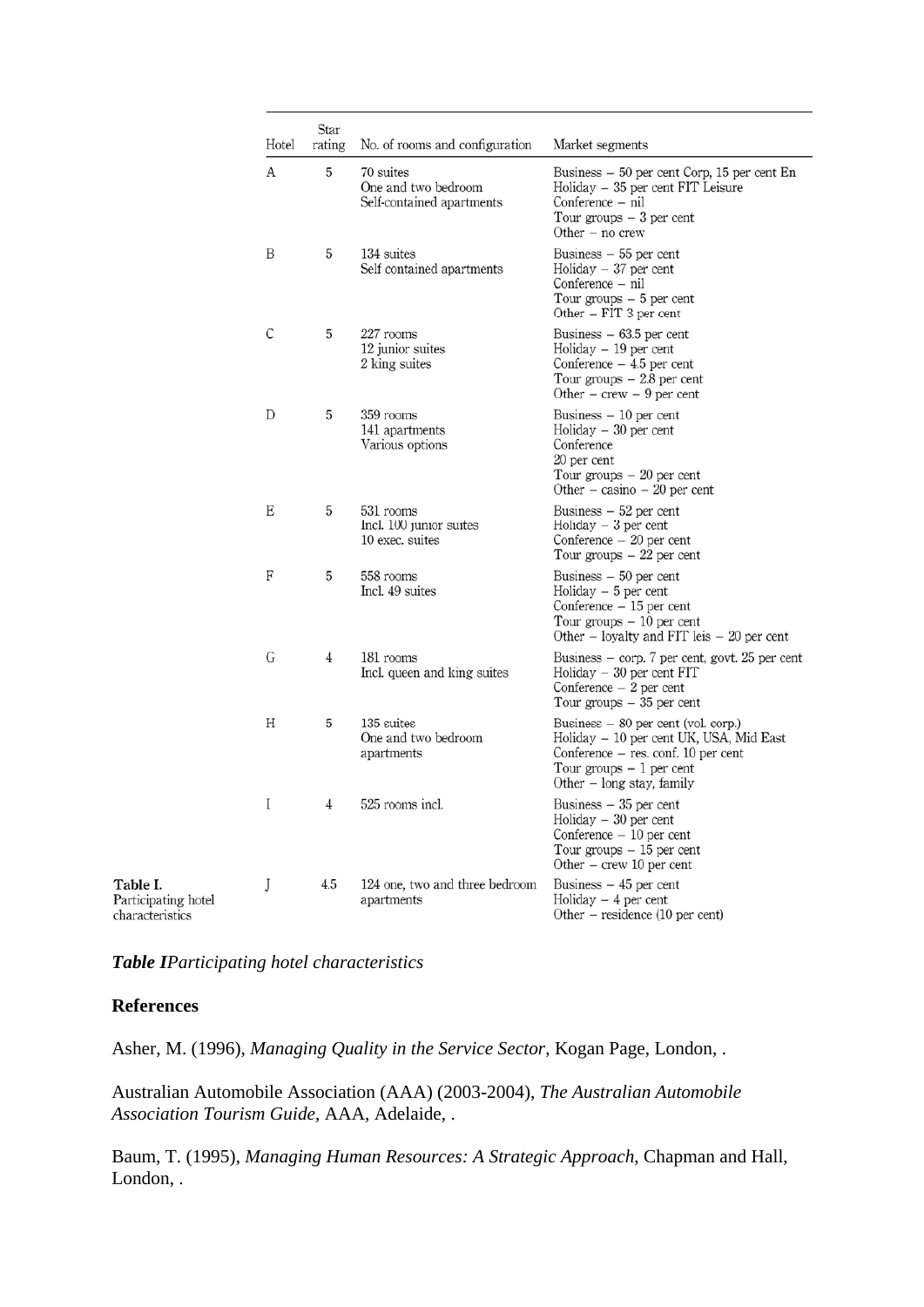Blaikie, H.R. (2000), "Toward a purposeful approach to the constant comparative method in the analysis of qualitative interviews", *Proceedings of the 5th International Conference for Methodologies in Social Sciences, Cologne*, .

Bloemer, J., Ruyter, K., Wetzels, M. (1999), "Linking perceived service quality and service loyalty: a multi-dimensional perspective", *European Journal of Marketing*, Vol. 33 No.11/12, pp.1082-106.

Chaisawat, T. (1998), "Ideas and trends", available at: www.hotel-online.com, .

Churchill, G.A., Surprenant, C. (1982), "An investigation into the determinants of consumer satisfaction", *Journal of Marketing Research*, Vol. 28 No.4, pp.491-504.

Cieri, D., Kramar, R. (2003), *Human Resource Management in Australia: Management in Strategy, People, and Performance*, McGraw-Hill, Sydney, .

Colliers International Hotels Investment Quarterly (2001), No.February, .

Cooper, C., Fletcher, J., Gilbert, D., Wanhill, S. (1996), *Tourism Principles and Practice*, Longman, London, .

Crompton, J.L., Mackay, K.J. (1989), "Users' perception of relative importance of service quality dimensions in selected public recreation programs", *Leisure Sciences*, Vol. 11 pp.367- 75.

Cronin, J.J., Taylor, S.A. (1992), "Measuring service quality: a reexamination", *Journal of Marketing*, Vol. 56 No.3, pp.55-68.

Crosby, L.A., Evans, K., Cowles, D. (1990), "Relationship quality in service selling: an interpersonal influence perspective", *Journal of Marketing*, Vol. 54 No.3, pp.68-81.

Czepiel, J.A., Gilmore, R. (1987), "Exploring the concept of loyalty in services", in Czepiel, J.A., Congram, C.A., Shanahan, J. (Eds),*The Services Marketing Challenge: Integrating for Competitive Advantage*, AMA, Chicago, IL, pp.91-4.

Czepiel, J.A., Soloman, M.R., Surprenant, C.F. (1985), *The Service Encounter*, D.C. Health and Company, New York, NY, .

Enz, C.A., Siguaw, J.A. (2000), "Best practice in service quality", *Cornell Hotel and Restaurant Administration Quarterly*, No.October, pp.20-31.

Flick, U. (2002), *An Introduction to Qualitative Research*, Sage Publications, London, .

Glaser, N. (1999), "The future of grounded theory", *Qualitative Health Research*, Vol. 9 No.6, pp.836-45.

Glaser, N., Strauss, A.L. (1967), *The Discovery of Grounded Theory: Strategies for Qualitative Research*, Aldine, Chicago, IL, .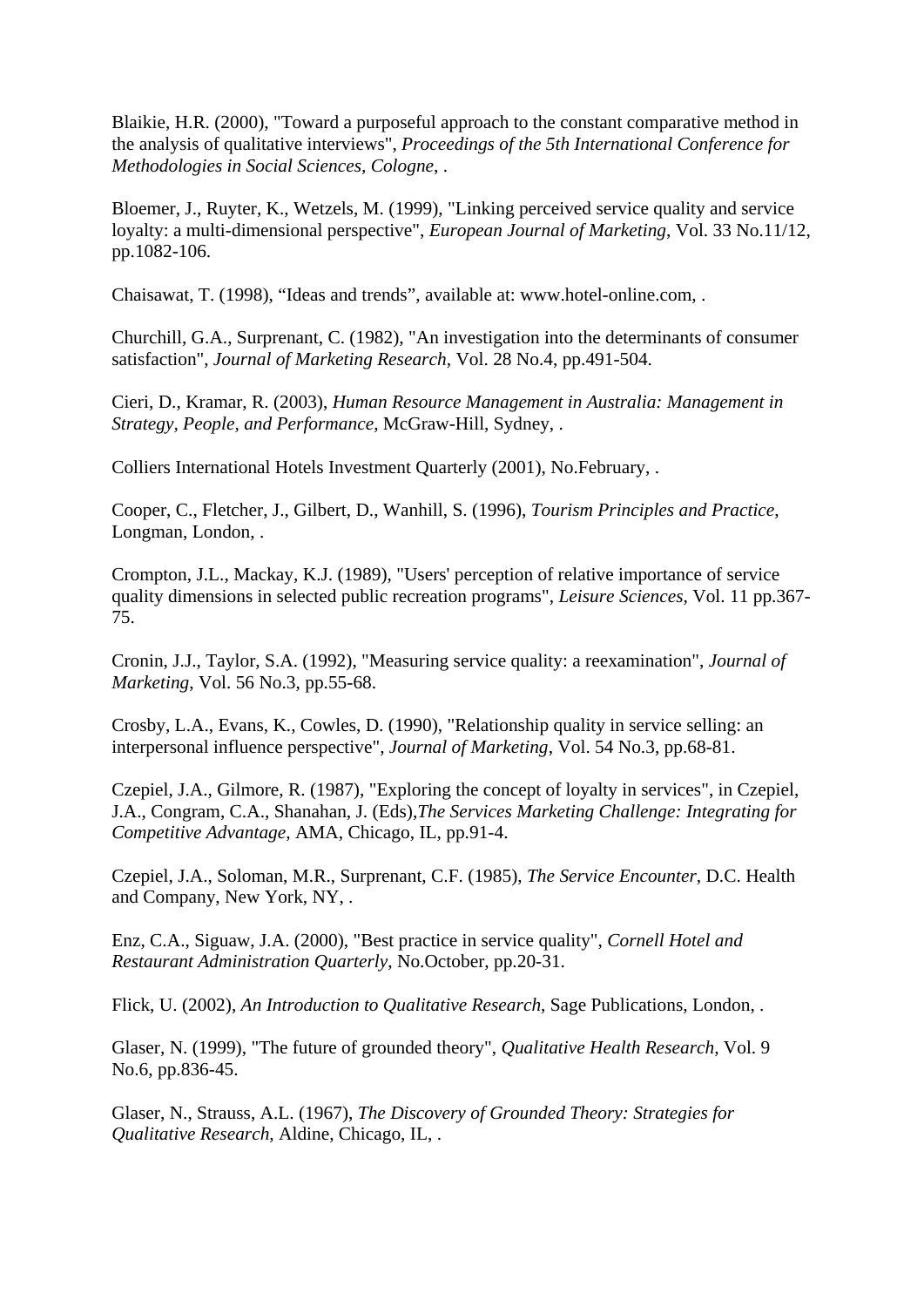Grbich, C. (1999), *Qualitative Research in Health: An Introduction*, Allen and Unwin and Sage International, Beverly Hills, CA, .

Grönroos, C. (1984), "A service quality model and its marketing implications", *European Journal of Marketing*, Vol. 18 No.4, pp.36-45.

Grönroos, C. (2000), *Service Management and Marketing: A Customer Relationship Management Approach*, John Wiley, Chichester, .

Gundersen, M.G., Heide, M., Olsson, U.H. (1996), "Hotel guest satisfaction among business travellers: what are the important factors?", *The Cornell Hotel and Restaurant Administration Quarterly*, Vol. 37 No.2, pp.72-81.

Hall, C. (1995), *Introduction to Tourism: Development*, 2nd ed., Longman Cheshire, Melbourne, .

Kandampully, J., Suhartanto, D. (2000), "Customer loyalty in the hotel industry: the role of customer satisfaction and image", *International Journal of Contemporary Hospitality Management*, Vol. 12 No.6, pp.346-51.

Kandampully, J., Mok, C., Sparks, B. (2002), *Service Quality Management in Hospitality, Tourism, and Leisure*, The Howorth Hospitality Press, Binghampton, NY, .

Juran, J.M. (1988), *Juran on Planning for Quality*, The Free Press, New York, NY, .

McCain, C.S., Jang, S., Hu, C. (2005), "Service quality gap analysis toward customer loyalty: practical guidelines for casino hotels", *Hospitality Management*, in press, .

Middleton, V.T.C., Clarke, J. (1999), *Marketing in Travel and Tourism*, Butterworth Heinemann, Oxford, .

Newman, D.R., Hodgetts, R.M. (1998), *Human Resource Management: A Customer Oriented Approach*, Prentice-Hall, Upper Saddle River, NJ, .

Nebel, E.C. (1991), *Managing Hotels Effectively: Lessons from Outstanding General Managers*, John Wiley & Sons, New York, NY, .

Oh, H., Parks, C.S. (1997), "Customer satisfaction and service quality: a critical review of the literature and research implications for the hospitality industry", *Hospitality Research Journal*, Vol. 20 No.3, pp.35-64.

Oliver, R. (1981), "Measurement and evaluation of satisfaction processes in retail settings", *Journal of Retailing*, Vol. 57 No.3, pp.25-48.

Oliver, R. (1999), "Whence customer loyalty?", *Journal of Marketing*, Vol. 63 pp.33-44.

Parasuraman, A., Zeithaml, V.A., Berry, L.L. (1985), "A conceptual model of service quality and its implications for future research", *Journal of Marketing*, Vol. 49 pp.41-50.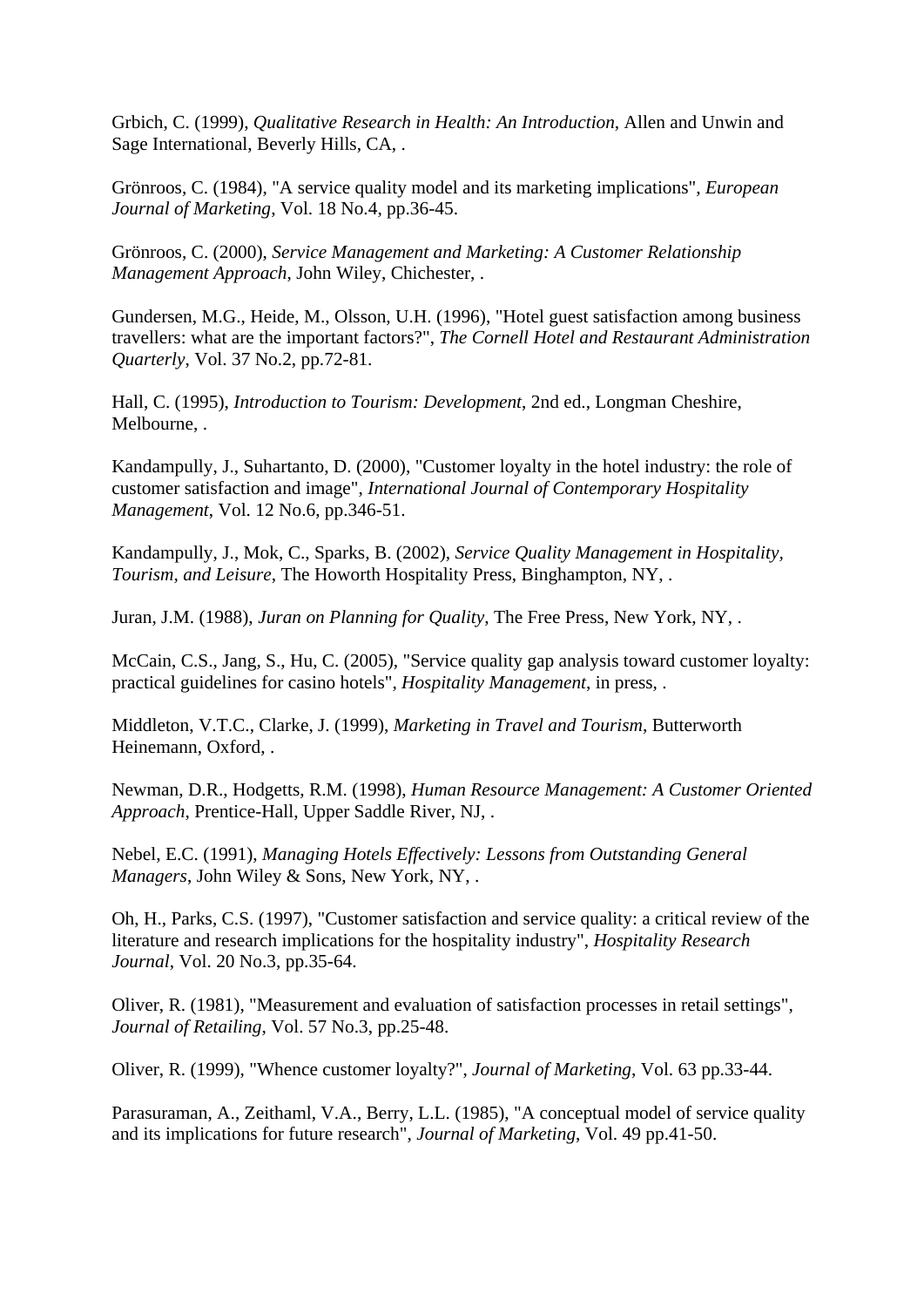Parasuraman, A., Zeithaml, V.A., Berry, L.L. (1988), "SERVQUAL: multiple-item scale for measuring consumer perceptions of service quality", *Journal of Retailing*, Vol. 64 No.1, pp.12-40.

Parasuraman, A., Zeithaml, V.A., Berry, L.L. (1994), "Alternative scales for measuring service quality: a comparative assessment based on psychometric and diagnostic criteria", *Journal of Retailing*, Vol. 70 No.3, pp.201-30.

Patton, M.Q. (1990), *Qualitative Evaluation and Research Methods*, 2nd ed., Sage Publications, London, .

Pearce, P.L. (1998), *Tourism: Bridges across Continents*, McGraw-Hill, Sydney, .

Reichheld, F.F. (1996), *The Loyaty Effect: The Hidden Force behind Growth, Profits, and Lasting Value*, Harvard Business School Press, Boston, MA, .

Rutherford, G.D. (2002), *Hotel Management and Operations*, John Wiley & Sons, New York, NY, .

Saleh, F., Ryan, C. (1991), "Analysing service quality in the hospitality industry using the SERVQUAL Model", *The Service Industries Journal*, Vol. 11 No.3, pp.324-43.

Surprenant, C.F., Solomon, M.R. (1987), "Predictability and personalization in the service encounter", *Journal of Marketing*, Vol. 51 No.April, pp.86-96.

Susskind, A.M., Borchgrevink, C.P., Brymer, R.A., Kacmar, K.M. (2003), "Customer service behaviour and attitudes amongst hotel managers", *Journal of Hospitality and Tourism Research*, Vol. 24 No.3, pp.373-97.

Weaver, D., Oppermann, M. (2000), *Tourism Management. Queensland*, John Wiley, Brisbane, .

Wright, L. (1995), "Avoiding services marketing myopia", in Glynn, W., Barnes, J. (Eds),*Understanding Services Management*, Wiley & Sons, Chichester, pp.33-56.

Yin, R. (1994), *Case Study Research – Design and Methods*, 2nd ed., Sage Publications, Thousands Oaks, CA, Applied Social Research Methods Series. 5, .

Young, G. (1973), *Tourism: Blessing or Blight?*, Penguin Books, Harmondsworth, .

Yuksel, A., Yuksel, F. (2001), "Measurement and management issues in customer satisfaction research: review, critique and research agenda", *Journal of Travel and Tourism Marketing*, Vol. 10 No.4, pp.47-80.

Zeithaml, V.A., Berry, L.L., Parasuraman, A. (1993), "The nature and determinants of customer expectations of service", *Journal of the Academy of Marketing Science*, Vol. 21 pp.1-12.

Zeithaml, V.A., Berry, L.L., Parasuraman, A. (1996), "The behavioural consequences of service quality", *Journal of Marketing*, Vol. 60 No.April, pp.31-46.